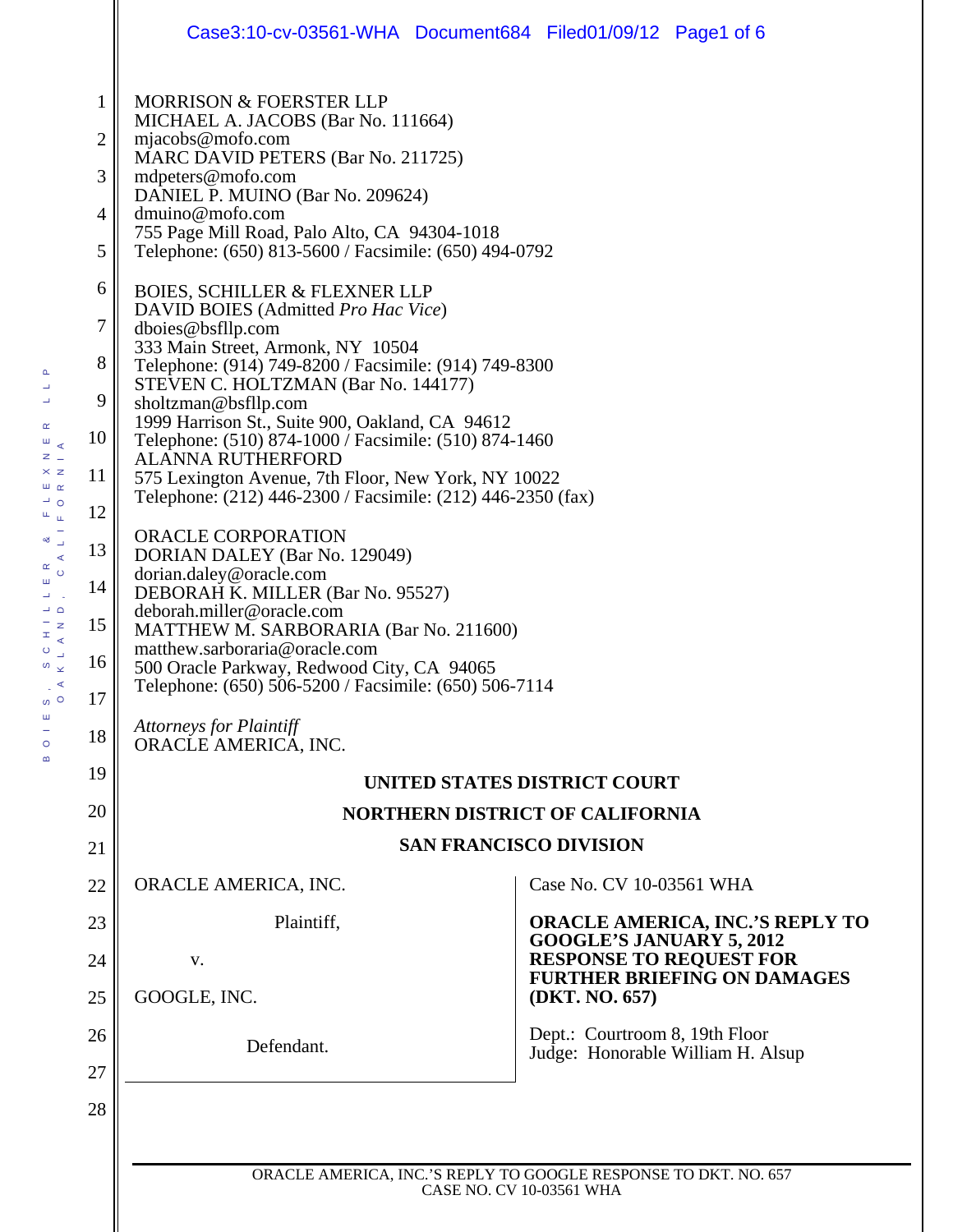# **I. The Actual Value Of Google's Use After Infringement Began Can Be Used To Confirm The Parties' Expectations About The Value Of The Infringement To Google**

Google's main objection to the Alternate Approach is that it places too much weight on evidence of the market value of the claimed inventions after infringement began. Google argues that such evidence can only be used as a "check on the reasonableness of conclusions reached through other means, not to arrive at those conclusions in the first instance." (Google Response at 2.)

Google's objection is misplaced. Neither the Alternate Approach nor Prof. Cockburn's analysis would use infringement-period evidence to supplant the parties' contemporaneous expectations. Rather, the actual sales and revenue data from the period of infringement corroborates the evidence of the parties' 2006 expectations as to the importance of the attributes provided by the patents and copyrights in suit. For example, in 2005 and 2006, Google emphasized that "speed matters," Google "should focus on speed first," and Google should measure performance in "milliseconds" (*see*  Cockburn Report ¶ 261), and that attracting Java developers through use of the copyrighted library APIs was important to the success of Android (*see id.* ¶¶ 451–60).

Tellingly, Google nowhere argues that the projected value the parties placed on the enhancements enabled by infringement in 2006 was any different than Prof. Cockburn's analysis of the actual data. Instead, Google contends only that it did not have any "predictable" projections of Android success as a whole in 2006. (Google Response at 2, 7–8.) This contention is irrelevant to the key question: whether the *ex post* evidence corroborates *ex ante* evidence of the importance of the patents and copyrights in suit. But even as to the adoption of Android, the evidence contradicts Google's contention.1 For example, Google expected in 2005 and 2006 that Android would "enable Google to be viewed from 100's of millions of handsets" and be "widely adopted." (*See, e.g.*, Cockburn Report ¶ 347.) Similarly, in its March 2006 Project Armstrong Business Model, Sun projected that 234.5 million

 $\overline{a}$ 

1

2

3

4

5

6

7

8

9

10

11

12

13

14

15

16

17

18

19

20

21

22

<sup>24</sup> 

<sup>25</sup>  26 27 <sup>1</sup> Google never addresses Sun's contemporaneous Project Armstrong projections of convoyed sales, which the Tentative Order would approve. It also never offers any of its own projections to support its argument about the revenue expectations in 2006, much less the expectations regarding the importance of the attributes provided by the patents and copyrights in suit. Instead, Google cites James Gosling's statements *from late 2008* and its expert's citation to a purported online publication referencing analyst report projections of Android's prospects *in late 2008* as purported evidence of what the parties

<sup>28</sup>  expected in *2006*. (Google Response at 8.) Google's own supposed *ex ante* evidence is actually not *ex ante* at all.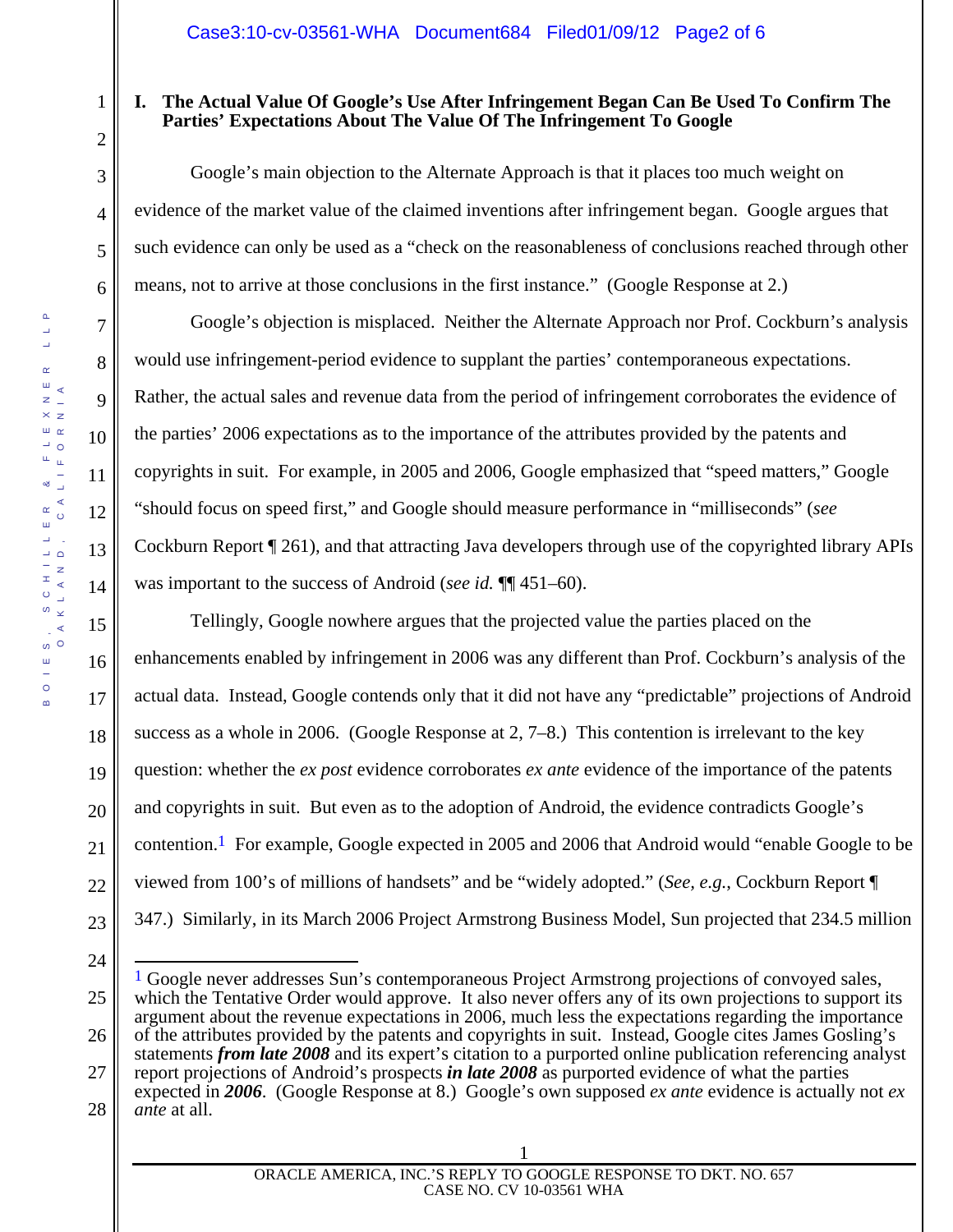### Case3:10-cv-03561-WHA Document684 Filed01/09/12 Page3 of 6

1 2 3 4 5 6 Android units would be distributed in the third year following Android's release. (*See id.* ¶ 299.) In comparison, in March 2011, IDC estimated that approximately 179 million Android units would be distributed in calendar year 2011, approximately the third year following Android's October 2008 release. (IDC, "Worldwide Smartphone 2011–2015 Forecast and Analysis", #227367, March 2011; *see also* Cockburn 10/10/11 Reply Report to Leonard, ¶ 43(d) (citing Gartner, IDC, and Strategy Analytics forecasts).) Use of actual results here would provide a conservative check on *ex ante* projections.

Looking to actual *ex post* data to check or give quantitative precision to *ex ante* qualitative considerations is consistent with a wealth of appellate authority. The Supreme Court and the Federal Circuit have repeatedly and explicitly recognized, and even encouraged, referring to data from the period after infringement began, as Google acknowledges. (Google Response at 5.) The proper use of that evidence is not as narrow as Google contends. The use that an infringer has made of the patented invention and the profits realized through that use are admissible as evidence of the anticipated value of the patents at the time of the hypothetical negotiation. *See Sinclair Refining Co. v. Jenkins Petroleum Process Co.*, 289 U.S. 689, 697 (1933) ("The use that has been made of the patented device is a legitimate aid to the appraisal of the value of the patent at the time of the breach."); *Lucent Techs., Inc. v. Gateway, Inc.*, 580 F.3d 1301, 1333–34 (Fed. Cir. 2009) ("Consideration of evidence of usage after infringement started can, under appropriate circumstances, be helpful to the jury and the court in assessing whether a royalty is reasonable. Usage (or similar) data may provide information that the parties would frequently have estimated during the negotiation."). In *Lucent,* the Federal Circuit endorsed use of the type of data Oracle relies on here, such as consumer surveys, to provide a quantitative measure where parties do not have precise data at the time of the hypothetical negotiation. The court held it is appropriate to rely on evidence such as:

sales projections based on past sales, consumer surveys, focus group testing, and other sources. Even though parties to a license negotiation will usually not have precise data about future usage, they often have rough estimates as to the expected frequency of use. This quantitative information, assuming it meets admissibility requirements, ought to be given its proper weight, as determined by the circumstances of each case. *Id.* at 1533.

In *Trans-World,* the Federal Circuit held it was *error* for the court to exclude evidence of the infringer's actual profits because they could have been used to show the value of the patented invention:

 $\Delta$ 

7

8

9

10

11

12

13

14

15

16

17

18

19

20

21

22

23

24

25

26

27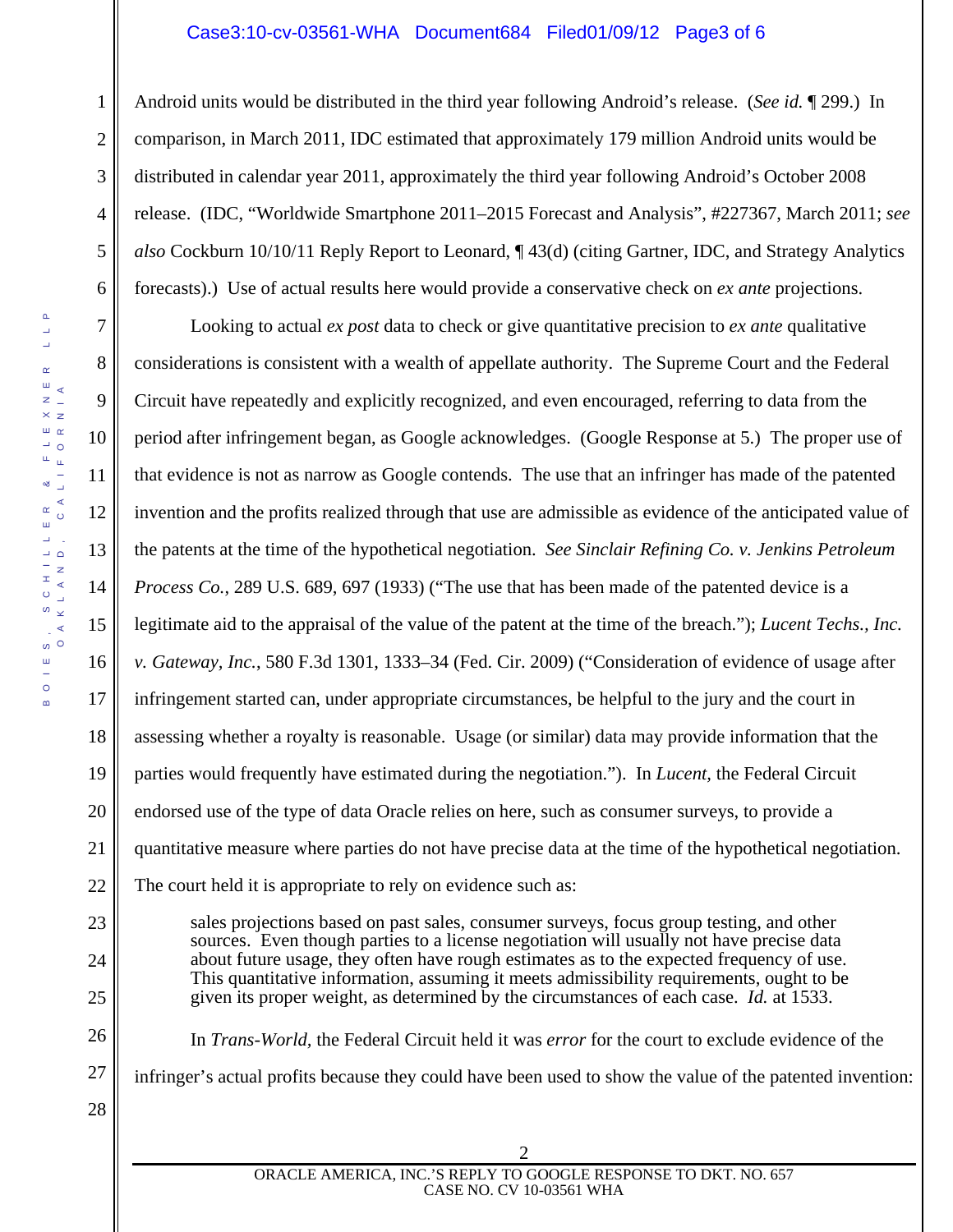### Case3:10-cv-03561-WHA Document684 Filed01/09/12 Page4 of 6

Evidence of the infringer's actual profits generally is admissible as probative of his anticipated profits. By supplying the patented racks for displaying the eyeglasses, Nyman used "the patented [invention] in promoting sales of" the nonpatented eyeglasses. Trans-World may be able to prove that Nyman's infringing use of the displays played an important role in the retail sales of Nyman's eyeglasses. Furthermore, the extent of the profits from such sales could be relevant in determining the amount of a reasonable royalty. If, for example, sales were increased because of the infringing use of the displays, that fact could affect the amount of royalties a potential licensee would be willing to pay.

*Trans-World Mfg. Corp. v. Al Nyman & Sons, Inc.*, 750 F.2d 1552, 1568 (Fed Cir. 1984) (citations omitted). Under the Alternate Approach, actual Android revenues similarly show the importance of the patented features. They are also probative of anticipated revenues and are clearly admissible.

22 Neither *Hanson* nor *Interactive Pictures*, on which Google relies (*see* Google Response at 3, 4, 6, and 7), holds that it is impermissible to consider actual results as part of the reasonable royalty analysis. Google's argument based on *Hanson* is the same argument that Microsoft made unsuccessfully in *Lucent*, in which the Federal Circuit held (after expressly noting *Hanson* and the *ex ante* nature of the hypothetical negotiation) that "neither precedent nor economic logic requires us to ignore information about how often a patented invention has been used by infringers. Nor could they, since frequency of expected use and predicted value are related." *Lucent*, 580 F.3d at 1333. As discussed above, the court then held that the reasonable royalty analysis may properly consider *ex post*  consumer surveys and similar evidence. *Id. Interactive Pictures* held only that it was proper to consider the defendants' contemporaneous profit projections, even though actual sales failed to meet them, and declined to reduce the plaintiffs' damages award as a result. *Interactive Pictures Corp. v. Infinite Pictures, Inc.,* 274 F.3d 1371, 1385 (Fed. Cir. 2001). Like *Hanson,* it does not preclude evidence of the actual performance benefits of the infringed inventions at the damages stage. To the contrary, in *Interactive,* the court stated that "an actual infringer's profit margin can be relevant to the determination of a royalty rate in a hypothetical negotiation." *Id.* (citation omitted). Indeed, Google itself relies on *Radio Steel*, where the Federal Circuit approved use of both the forecasted profits at the time (6%) *and* actual profits (10% plus or minus two points) in arriving at a 10% royalty rate. *Radio Steel & Mfg. Co. v. MTD Products, Inc*., 788 F.2d 1554, 1557 (Fed. Cir. 1986).

23 24 25 26

27 28 Seeking to prevent the use of any *ex post* evidence at all, Google argues that the 2006 negotiations "placed a defined upper limit on the aggregate value of the complete Sun package," and

1

2

3

4

5

6

7

8

9

10

11

12

13

14

15

16

17

18

19

20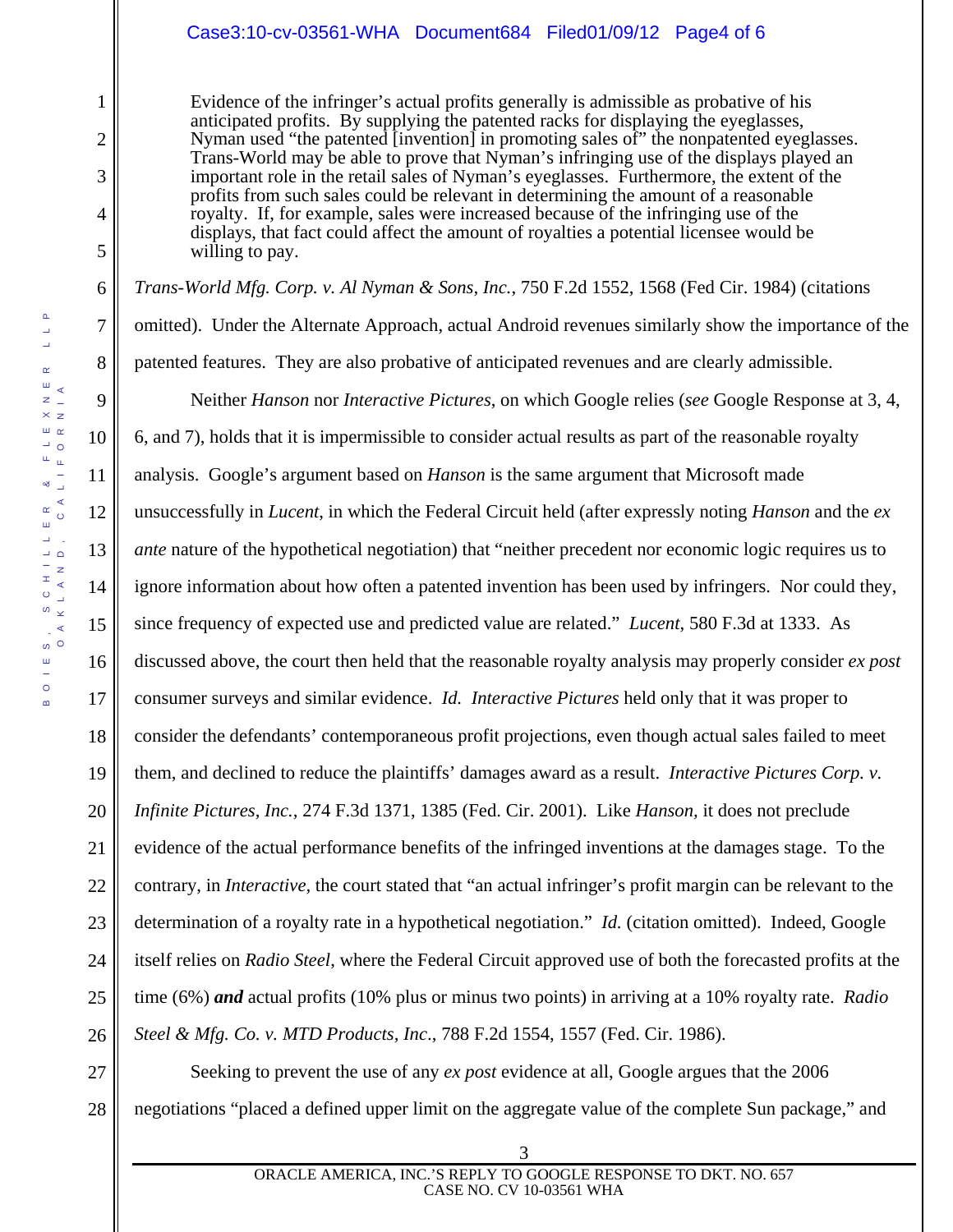#### Case3:10-cv-03561-WHA Document684 Filed01/09/12 Page5 of 6

1 2 3 4 5 6 7 8 9 10 12 that this "upper limit" is either \$100 million or \$28 million. (Google Response at 2.) This argument ignores what this Court has already held regarding upward adjustments to the 2006 offer (*see* Dkt. 230 at 8–9, 10, 15 (rejecting "Soviet-style" ceiling on damages and suggesting upward adjustments)), and Google's own experts' use of an upward adjustment of that offer (*see, e.g.,* Leonard Report at 64). The Federal Circuit has repeatedly rejected artificial caps on damages, including the amount of a portfolio license qualitatively different than the actual infringement. *Finjan Inc. v. Secure Computing Corp.*, 626 F.3d 1197, 1211–12 (Fed. Cir. 2010). It has held that the infringer's net profit margin is not a cap. *Golight, Inc. v. Wal-Mart Stores, Inc.*, 355 F.3d 1327, 1338 (Fed. Cir. 2004) ("There is no rule that a royalty be no higher than the infringer's net profit margin.") (quoting *State Indus., Inc. v. Mor-Flo Indus*., *Inc*., 883 F.2d 1573, 1580 (Fed. Cir. 1989)); *Monsanto Co. v. Ralph*, 382 F.3d 1374, 1384 (Fed. Cir. 2004). And most recently, it has held that the patentee's expected profits are not a cap. *Powell v. Home Depot U.S.A., Inc.*, --- F.3d ----, 2011 WL 5519820, at \*11–12 (Fed. Cir. Nov. 14, 2011).

Finally, Google asserts that the Alternate Approach would "violate federal law by substituting Google's *profits* for Oracle's *damages.*" (Google Response at 2, 6.) But the Alternate Approach uses these profits as only one input into the reasonable royalty analysis, as federal law permits, not as a substitute for damages. Google itself cites Federal Circuit decisions that explicitly *endorse* use of the defendant's actual profits to inform what its anticipated profits were (*id.* at 5, quoting *Trans*-*World*), and it is well-settled that the defendant's anticipated profits from the infringing device are a proper input to the damages analysis*. See, e.g., Rite-Hite Corp. v. Kelley Co., Inc*., 56 F.3d 1538, 1577 (Fed. Cir. 1995) ("Kelley is not guaranteed a profit, of course, but anticipated profit is a factor in hypothetical negotiations."). Both the Alternate Approach and Prof. Cockburn's analysis are consistent with these principles. Moreover, both approaches use *incremental* advertising revenues, not, as Google suggests, "the present value of the entire Android platform." They would not award Oracle Google's profits.

24

#### **II. Google's Apportionment Arguments Are Inconsistent With The Facts**

25 26 27 28 Remarkably, Google now argues that apportionment of *infringer's profits* – the very thing that the Tentative Order found has a "reliable basis" (Dkt. 642 at 8) – is "insoluble." (Google Response at 8.) Google does not explain how this squares with either its blithe insistence that apportionment of the value of a *portfolio* should be routine (despite the fact that its own economic expert says it is

11

13

14

15

16

17

18

19

20

21

22